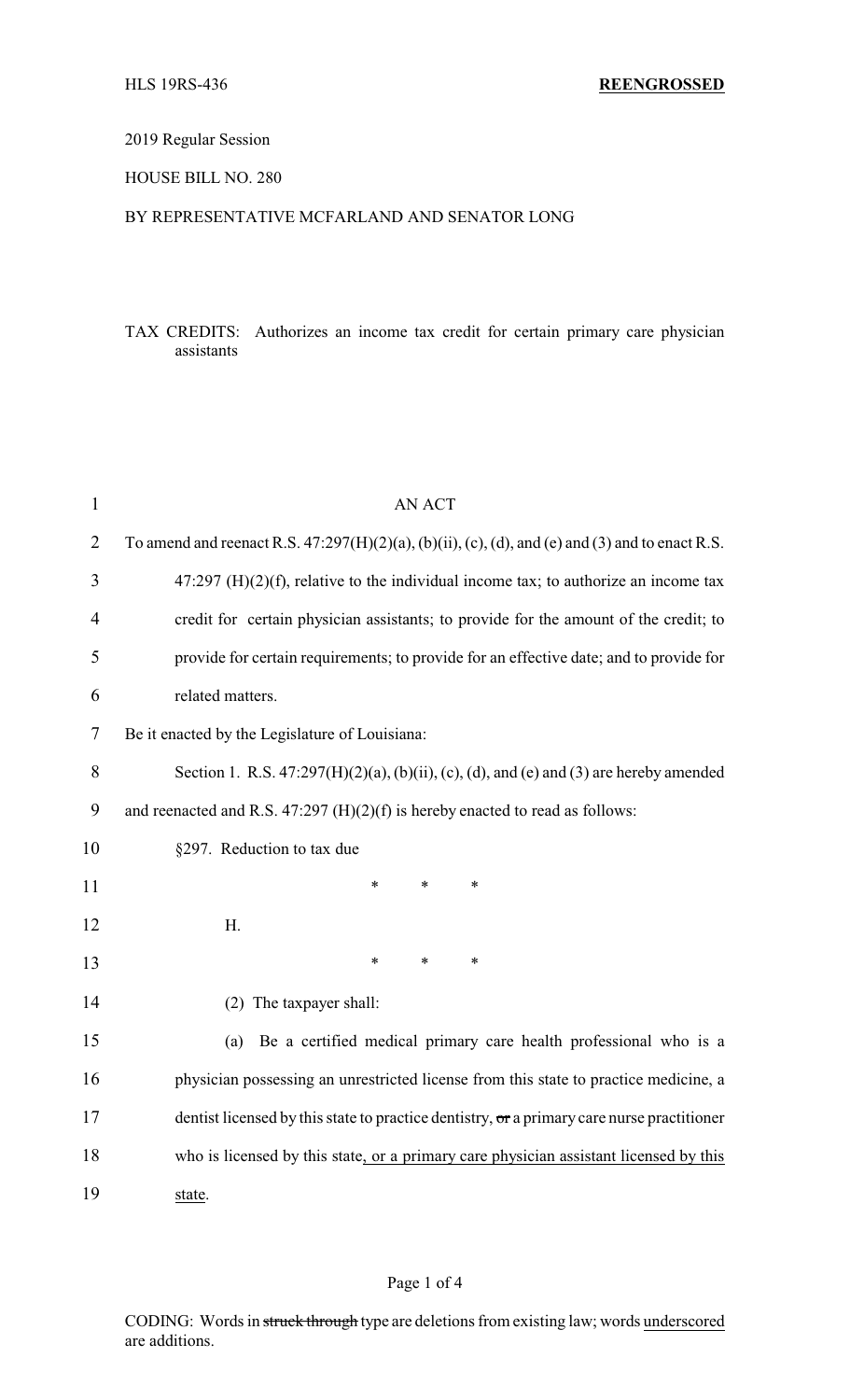| 1              | (b)                                                                                        |
|----------------|--------------------------------------------------------------------------------------------|
| $\overline{2}$ | $\ast$<br>*<br>*                                                                           |
| 3              | A rural area as defined in rules promulgated by the Louisiana<br>(ii)                      |
| 4              | Department of Health Revenue.                                                              |
| 5              | (c) If a dentist, establish and maintain, after July 1, 2002, the primary office           |
| 6              | of his practice within an area which is designated as a Dental Health Professional         |
| 7              | Shortage Area (HPSA) by the U.S. Department of Health and Human Services'                  |
| 8              | Health Resources and Services Administration's Bureau of Health Workforce,                 |
| 9              | Division of Policy and Shortage Designation (DPSD) as per Section 332 of the               |
| 10             | Public Health Service Act and a rural area as defined in rules promulgated by the          |
| 11             | <b>Louisiana</b> Department of Health Revenue. Subject to the limits of Paragraph (3) of   |
| 12             | this Subsection, the provisions of this Subsection will continue to be available to the    |
| 13             | dentist if the Dental HPSA designation is withdrawn after the practice is established      |
| 14             | at that location.                                                                          |
| 15             | (d) If a physician assistant, establish and maintain, after July 1, 2019, the              |
| 16             | primary office of his practice within an area as defined in rules promulgated by the       |
| 17             | Louisiana Department of Health as a primary care high-needs geographic health              |
| 18             | professional shortage area (HPSA), as designated by the U.S. Department of Health          |
| 19             | and Human Services' Health Resources and Services Administration's Bureau of               |
| 20             | Health Workforce, Division of Policy and Shortage Designation (DPSD), as per               |
| 21             | Section 332 of the Public Health Service Act and a rural area as defined in rules          |
| 22             | promulgated by the Department of Revenue.                                                  |
| 23             | $\frac{d}{d}$ (e) Agree to practice under the conditions set forth herein for a period of  |
| 24             | not less than three years. The tax reduction provided herein shall continue to be          |
| 25             | available for two additional years if the remaining conditions of this Subsection          |
| 26             | continue to be met.                                                                        |
| 27             | $(e)(f)$ Accept Medicaid and Medicare payments for services rendered.                      |
| 28             | The provisions of this Subsection shall be available to a physician,<br>(3)                |
| 29             | primary care nurse practitioner, $\sigma$ dentist, or primary care physician assistant for |
|                |                                                                                            |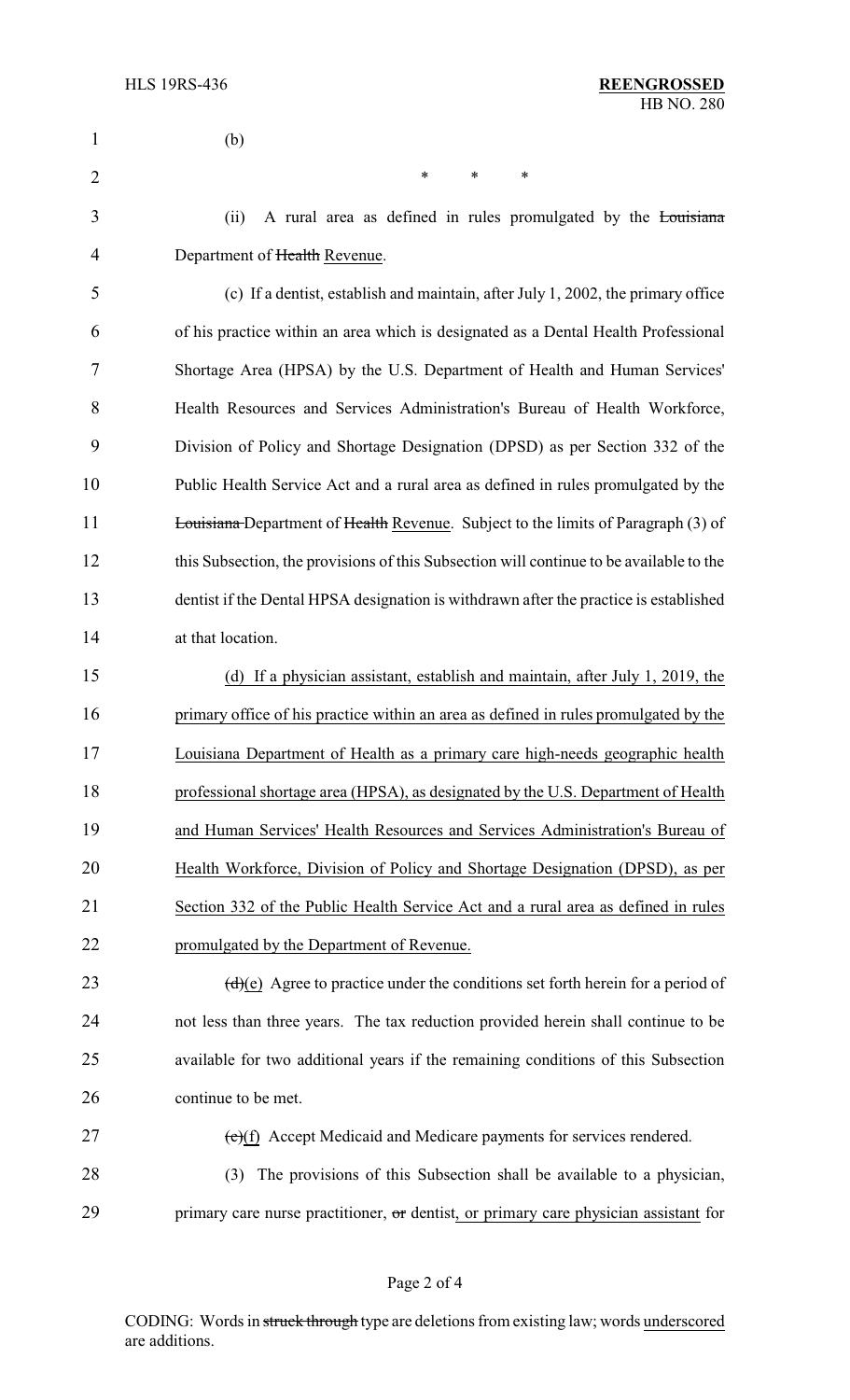| 1  | only one relocation and only for a maximum of five years. In the event that the               |
|----|-----------------------------------------------------------------------------------------------|
| 2  | physician, primary care nurse practitioner, or dentist, or primary care physician             |
| 3  | assistant ceases to comply with these provisions within the three-year period, all            |
| 4  | taxes reduced hereunder shall be subject to recapture pursuant to rules promulgated           |
| 5  | by the department.                                                                            |
| 6  | $\ast$<br>$\ast$<br>$\ast$                                                                    |
| 7  | Section 2. The provisions of this Act shall be applicable to tax periods beginning on         |
| 8  | or after January 1, 2020.                                                                     |
| 9  | Section 3. This Act shall become effective upon signature by the governor or, if not          |
| 10 | signed by the governor, upon expiration of the time for bills to become law without signature |
| 11 | by the governor, as provided by Article III, Section 18 of the Constitution of Louisiana. If  |
| 12 | vetoed by the governor and subsequently approved by the legislature, this Act shall become    |
| 13 | effective on the day following such approval.                                                 |
|    |                                                                                               |

# DIGEST

The digest printed below was prepared by House Legislative Services. It constitutes no part of the legislative instrument. The keyword, one-liner, abstract, and digest do not constitute part of the law or proof or indicia of legislative intent. [R.S. 1:13(B) and 24:177(E)]

| HB 280 Reengrossed |                      |           |
|--------------------|----------------------|-----------|
|                    | 2019 Regular Session | McFarland |
|                    |                      |           |

**Abstract:** Authorizes an income tax credit equal to the lesser of the taxpayer's tax liability or \$3,600 for a maximum of five years for physician assistants who practice in rural areas.

Present law authorizes an income tax credit in an amount equal to the lesser of the taxpayer's tax liability or \$3,600 per taxable year for a licensed medical physician or primary care nurse practitioner who has their primary office in a rural area which is designated as a health professional shortage area (HPSA) by the U.S. Dept. of Health and Human Services. Present law authorize the Dept. of Health to define "rural area". Further requires primary care health professionals to practice for not less than three years and accept Medicaid and Medicare payments for services. The tax credit is available for only one relocation and only for a maximum of five years.

Proposed law retains present law but changes the department responsible for defining "rural area" from the La. Dept. of Health to the Dept. of Revenue.

Present law limits the total amount of credits granted by the Dept. of Revenue (DOR) in a calendar year to \$1.5 million. Further prohibits DOR from certifying applications for the credit on or after Jan. 1, 2021.

Proposed law retains present law but adds licensed primary care physician assistants who establish and maintain a primary office of their practice within a primary care high-needs geographic HPSA to the list of primary care health professionals eligible for the credit.

#### Page 3 of 4

CODING: Words in struck through type are deletions from existing law; words underscored are additions.